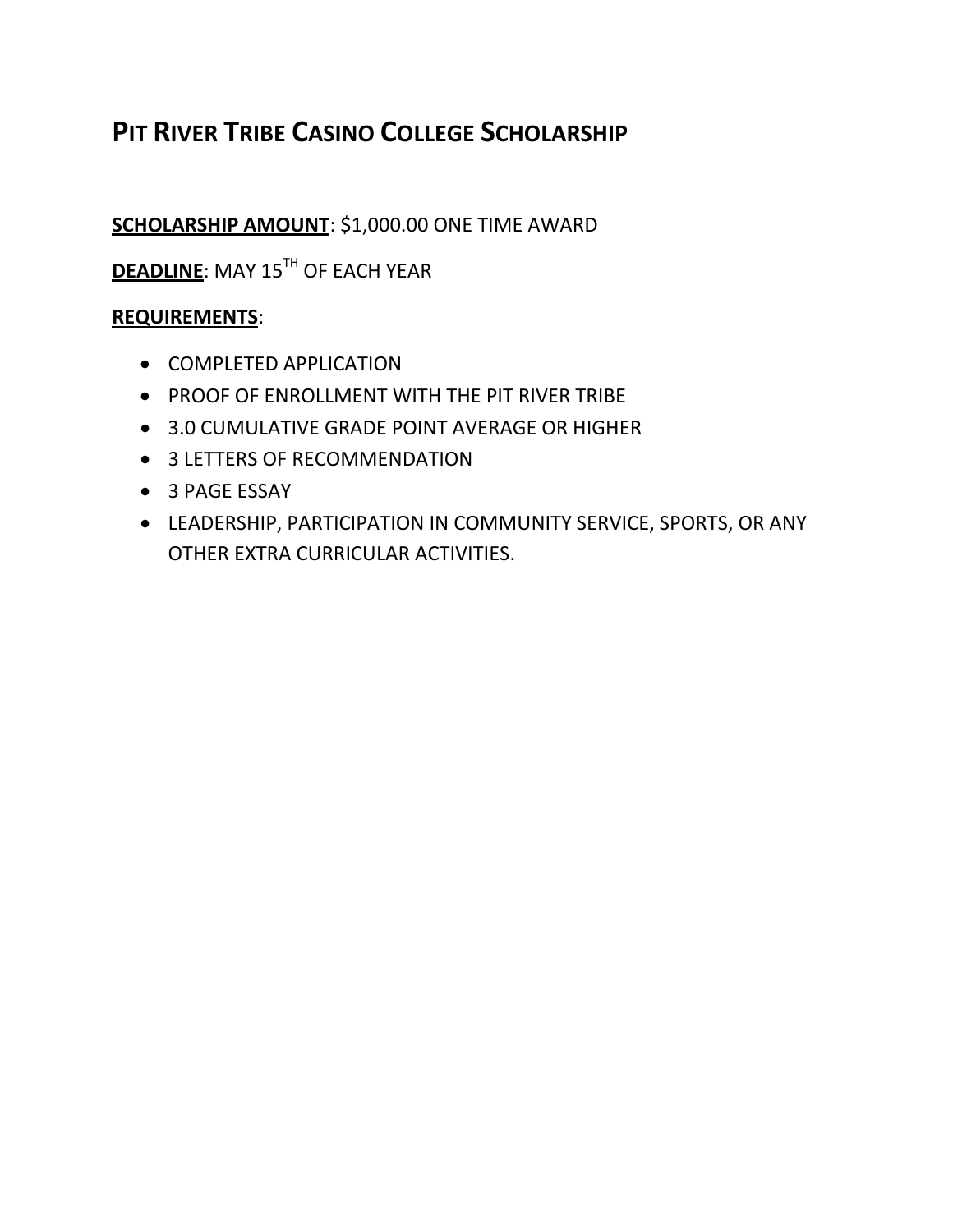#### **CHECKLIST AND EXPLANATION OF REQUIRED DOCUMENTS**

### **ALL ITEMS LISTED MUST BE INCLUDED WITH YOUR APPLICATION PACKAGE. APPLICATION PACKAGES MISSING ANY REQUIRED DOCUMENTATION WILL NOT BE CONSIDERED FOR A SCHOLARSHIP AWARD.**

| <b>COMPLETED APPLICATION.</b>                                     |
|-------------------------------------------------------------------|
| PROOF OF ENROLLMENT WITH THE PIT RIVER TRIBE.                     |
| <b>COPY OF YOUR HIGH SCHOOL TRANSCRIPTS.</b>                      |
| IF YOU ATTENDED MORE THEN ONE SCHOOL A COPY OF ALL                |
| TRANSCRIPTS WILL BE REQUIRED.                                     |
| <b>3 LETTERS OF RECOMMENDATION.</b>                               |
| 2 LETTERS SHOULD BE FROM EMPLOYERS, TEACHERS, COACHES,            |
| MINISTERS, ETC. 1 LETTER MUST BE FROM AN ENROLLED TRIBAL ELDER    |
| OR LEADER. ALL LETTERS SHOULD BE ON LETTERHEAD IF APPLICABLE. ALL |
| LETTERS MUST INCLUDE PRINTED CONTACT INFORMATION AND              |

RELATIONSHIP TO THE APPLICANT. LETTERS SHOULD INCLUDE SUCH INFORMATION AS ETHICS, WORK HABITS, CHARACTER, ABILITY AND POTENTIAL FOR SUCCESS OR ANY OTHER RELEVANT INFORMATION DEEMED NECESSARY BY THE WRITER.

#### **\_\_\_\_\_\_\_\_\_\_ 3 PAGE ESSAY.**

YOUR ESSAY SHOULD FOLLOW THE MLA GUIDELINES. 12 INCH FONT DOUBLE SPACED. YOUR ESSAY SHOULD INCLUDE SUCH ITEMS AS YOUR FAMILY HISTORY, LIFE EXPERIENCES, YOUR CAREER GOALS AND THE REASON WHY YOU CHOSE THIS SPECIFIC CAREER. YOU MAY ALSO INCLUDE ANY TRIBAL, FAITH, ACADEMIC, SPORTS, CLUBS OR ANY OTHER INFORMATION THAT YOU FEEL IS APPLICABLE.

#### **\_\_\_\_\_\_\_\_\_\_ PROOF OF ENROLLMENT AS A FULL TIME STUDENT AT A WASC ACCREDITED COLLEGE.**

IF YOU ARE A SCHOLARSHIP RECIPIENT FUNDS WILL BE DISBURSED DIRECTLY TO THE COLLEGE OF YOUR CHOICE UPON RECEIPT OF ENROLLMENT AND VERIFICATION OF WASC ACREDIDATION.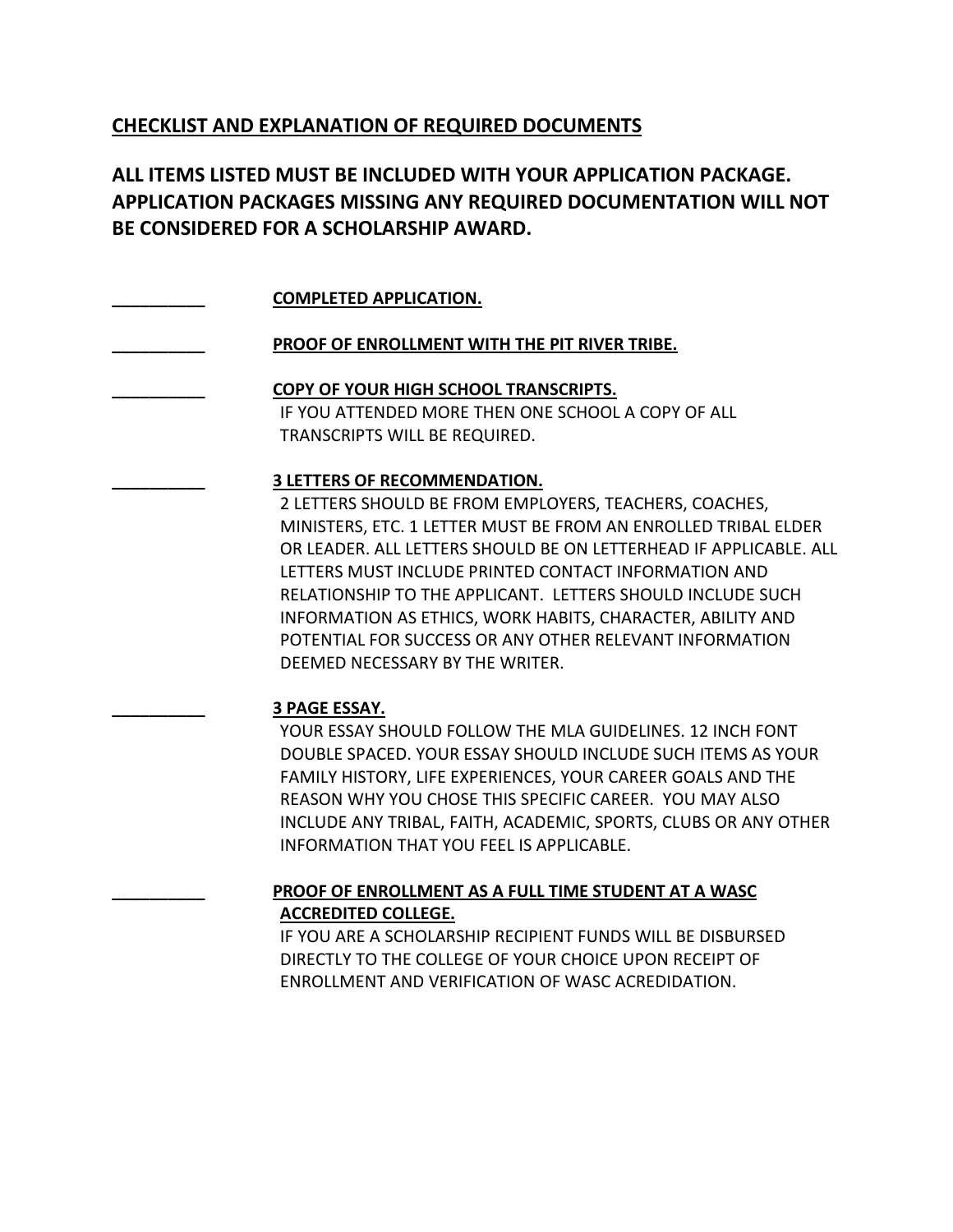## **PIT RIVER TRIBE CASINO SCHOLARSHIP APPLICATION**

| <b>TRIBAL ENROLLMENT#</b>                    | SSN#               |            |              |  |  |
|----------------------------------------------|--------------------|------------|--------------|--|--|
| <b>LAST NAME</b>                             | <b>FIRST NAME</b>  |            |              |  |  |
| <b>ADDRESS</b>                               | <b>CITY</b>        |            | <b>STATE</b> |  |  |
| PHONE #                                      | ALTERNATE CONTACT# |            |              |  |  |
| NAME OF HIGH SCHOOL                          |                    | <b>GPA</b> |              |  |  |
| <b>ADDRESS</b>                               | <b>CITY</b>        |            | <b>STATE</b> |  |  |
| TRIBAL PARTICIPATION AND ANY VOLUNTEER WORK: |                    |            |              |  |  |

HONORS OR AWARDS EARNED:

SOCIAL OR ATHLETIC INVOLVEMENT: